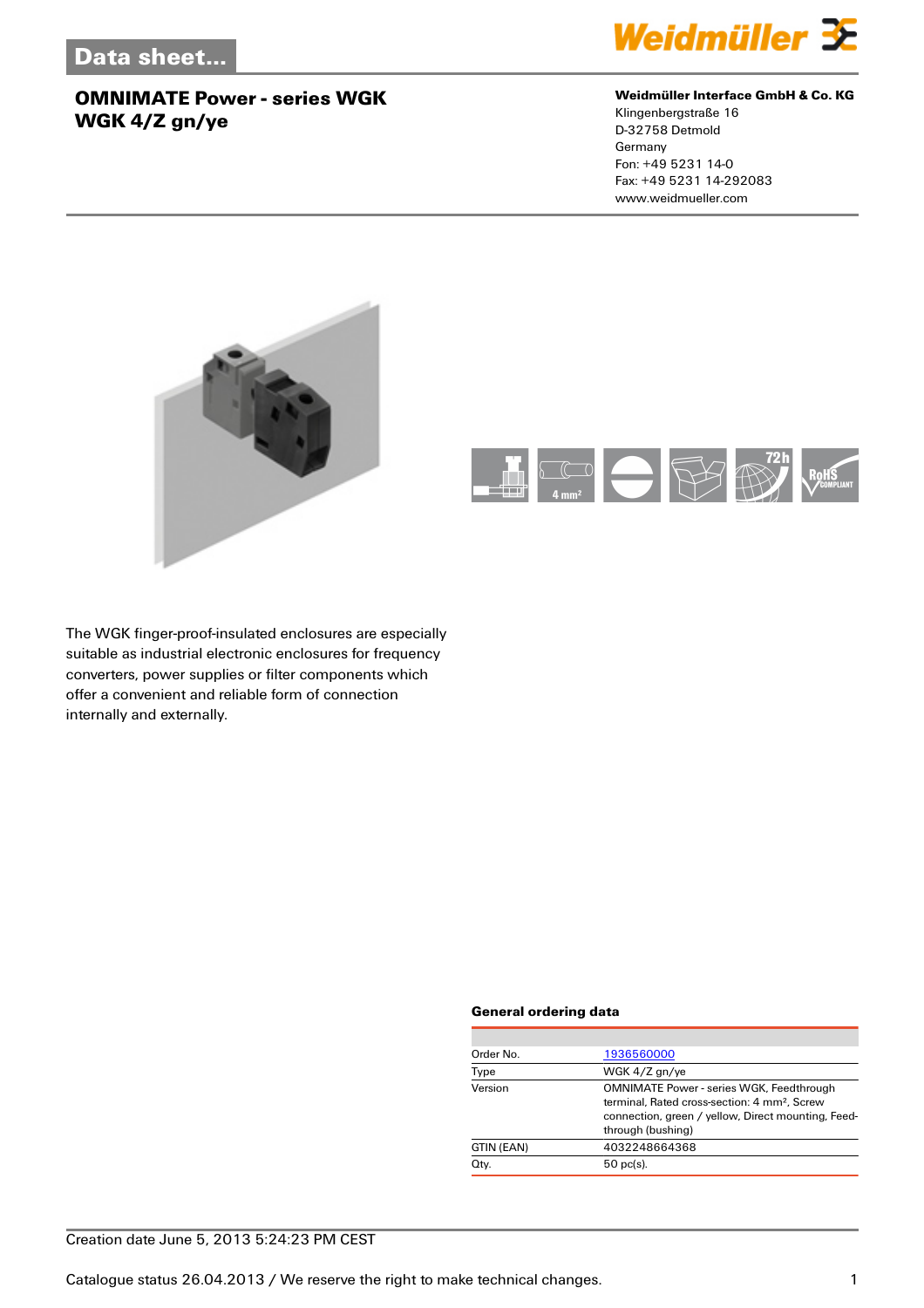# **Technical data**



#### **Weidmüller Interface GmbH & Co. KG**

Klingenbergstraße 16 D-32758 Detmold Germany Fon: +49 5231 14-0 Fax: +49 5231 14-292083

| <b>Dimensions and weights</b>                                                                                   |                                             |                                                                                                                 |                        |
|-----------------------------------------------------------------------------------------------------------------|---------------------------------------------|-----------------------------------------------------------------------------------------------------------------|------------------------|
|                                                                                                                 |                                             |                                                                                                                 |                        |
| Length                                                                                                          | 35.5 mm                                     | Width                                                                                                           | 8.1 mm                 |
| Height                                                                                                          | 21.5 mm                                     | Height of lowest version                                                                                        | 21.5 mm                |
| Net weight                                                                                                      | 8.64 <sub>g</sub>                           |                                                                                                                 |                        |
| 2 clampable conductors with identical cross-section                                                             |                                             |                                                                                                                 |                        |
| Wire connection cross section AWG.                                                                              |                                             | Wire connection cross section AWG,                                                                              |                        |
| max.                                                                                                            | <b>AWG 12</b>                               | min.                                                                                                            | <b>AWG 22</b>          |
| <b>Additional connection</b>                                                                                    |                                             |                                                                                                                 |                        |
| <b>Blade size</b>                                                                                               | $0.6 \times 3.5$ mm                         | Clamping screw                                                                                                  | M <sub>3</sub>         |
| <b>Rated current</b>                                                                                            | 32 A                                        | Tightening torque, max.                                                                                         | 0.8 Nm                 |
| Tightening torque, min.                                                                                         | $0.6$ Nm                                    |                                                                                                                 |                        |
| <b>Conductors suitable for clamping</b>                                                                         |                                             |                                                                                                                 |                        |
|                                                                                                                 |                                             |                                                                                                                 |                        |
| Wire connection cross section AWG.<br>max.                                                                      | <b>AWG 12</b>                               | Wire connection cross section AWG,<br>min.                                                                      | <b>AWG 22</b>          |
| Wire connection cross section, finely<br>stranded with wire-end ferrules DIN<br>46228/1, rated connection, max. | $4 \text{ mm}^2$                            | Wire connection cross section, finely<br>stranded with wire-end ferrules DIN<br>46228/1, rated connection, min. | $0.5$ mm <sup>2</sup>  |
| Wire connection cross section, finely<br>stranded, max.                                                         | $4 \text{ mm}^2$                            | Wire connection cross section, solid<br>core max. rated connection                                              | $6 \text{ mm}^2$       |
| Wire connection cross section, solid<br>core, max, rated connection                                             | $0.5$ mm <sup>2</sup>                       | Stripping length                                                                                                | 8 mm                   |
| <b>Rated data to IEC</b>                                                                                        |                                             |                                                                                                                 |                        |
|                                                                                                                 | 41 A                                        |                                                                                                                 |                        |
| Current at maximum wires<br>Rated cross-section                                                                 | $4 \, \text{mm}^2$                          | Pollution severity<br>Rated current                                                                             | 3<br>32 A              |
| Rated impulse withstand voltage                                                                                 | 6 kV                                        | Rated voltage                                                                                                   | 250V                   |
| <b>Standards</b>                                                                                                | IEC 60947-7-1                               |                                                                                                                 |                        |
| <b>Technical data</b>                                                                                           |                                             |                                                                                                                 |                        |
|                                                                                                                 |                                             |                                                                                                                 |                        |
| <b>Blade size</b>                                                                                               | $0.6 \times 3.5$ mm                         | Clamping range, rated connection, max. 6 mm <sup>2</sup>                                                        |                        |
| Clamping range, rated connection, min. 0.05 mm <sup>2</sup>                                                     |                                             | Clamping screw                                                                                                  | M <sub>3</sub>         |
| Gauge to IEC 60947-1                                                                                            | A3                                          | Number of connections                                                                                           | 2                      |
| Stripping length, rated connection<br>Tightening torque, min.                                                   | 8 mm<br>0.6 Nm                              | Tightening torque, max.                                                                                         | 0.8 Nm                 |
|                                                                                                                 |                                             |                                                                                                                 |                        |
| <b>Technical specification</b>                                                                                  |                                             |                                                                                                                 |                        |
| Colour of insulating material                                                                                   | green / yellow                              | Connection direction                                                                                            | on side                |
| End cover plate required                                                                                        |                                             | Installation advice                                                                                             | Direct mounting, Feed- |
| Product family                                                                                                  | No<br><b>OMNIMATE Power - series</b><br>WGK |                                                                                                                 | through (bushing)      |
| <b>CSA ratings data</b>                                                                                         |                                             |                                                                                                                 |                        |
|                                                                                                                 |                                             |                                                                                                                 |                        |
| Certificate No. (CSA)                                                                                           | 200039-1830694                              | Wire cross section max. (CSA)                                                                                   | <b>10 AWG</b>          |
| Wire cross section min. (CSA)                                                                                   | <b>30 AWG</b>                               |                                                                                                                 |                        |

#### Creation date June 5, 2013 5:24:23 PM CEST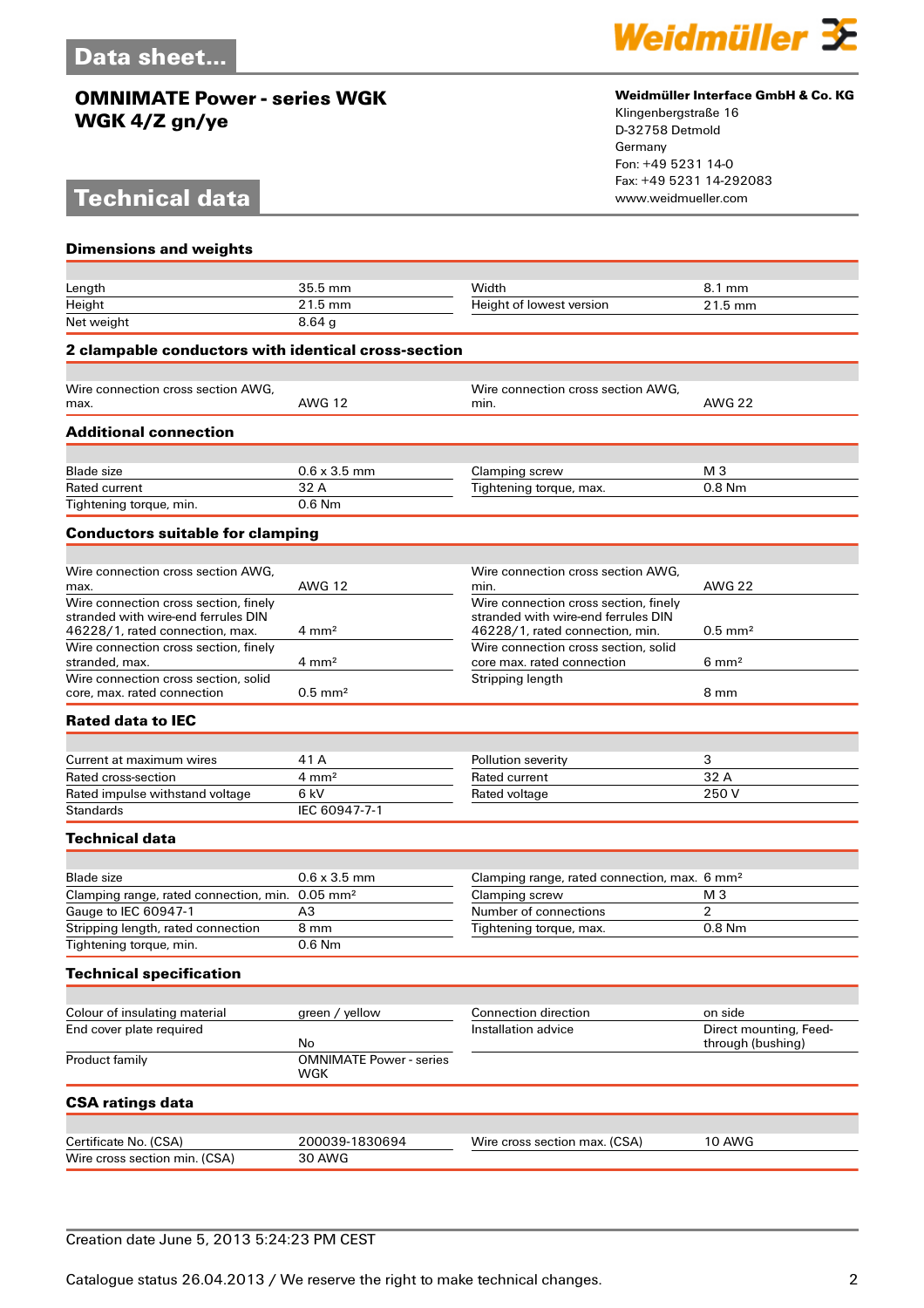# **Technical data**

**UL ratings data**



#### **Weidmüller Interface GmbH & Co. KG**

Klingenbergstraße 16 D-32758 Detmold Germany Fon: +49 5231 14-0 Fax: +49 5231 14-292083

| Certificate No. (cURus)                         |                                                                                              |                                          | Conductor size Factory wiring max. |  |
|-------------------------------------------------|----------------------------------------------------------------------------------------------|------------------------------------------|------------------------------------|--|
|                                                 | E60693VOL1SEC84                                                                              | (cURus)                                  | <b>10 AWG</b>                      |  |
| Conductor size Factory wiring min.              |                                                                                              | Conductor size Field wiring max. (cURus) |                                    |  |
| (cURus)                                         | 30 AWG                                                                                       |                                          | <b>10 AWG</b>                      |  |
| Conductor size Field wiring min. (cURus) 30 AWG |                                                                                              |                                          |                                    |  |
| <b>Material data</b>                            |                                                                                              |                                          |                                    |  |
| Material                                        | Wemid                                                                                        | Colour                                   | Green, Yellow                      |  |
| UL 94 flammability rating                       | V-0                                                                                          |                                          |                                    |  |
| <b>Classifications</b>                          |                                                                                              |                                          |                                    |  |
| <b>ETIM 3.0</b>                                 | EC001283                                                                                     | <b>UNSPSC</b>                            | $30 - 21 - 18 - 11$                |  |
| eClass 5.1                                      | 27-14-11-34                                                                                  | eClass 6.2                               | 27-14-11-34                        |  |
| eClass 7.1                                      | 27-14-11-34                                                                                  |                                          |                                    |  |
| <b>Notes</b>                                    |                                                                                              |                                          |                                    |  |
|                                                 |                                                                                              |                                          |                                    |  |
| <b>Notes</b>                                    | • Metal walls: 1 #96 2.5 mm = 400 V; 2.5 #96 6 mm = 250 V; plastic walls: 1 #96 6 mm = 500 V |                                          |                                    |  |

**Approvals**

Approvals